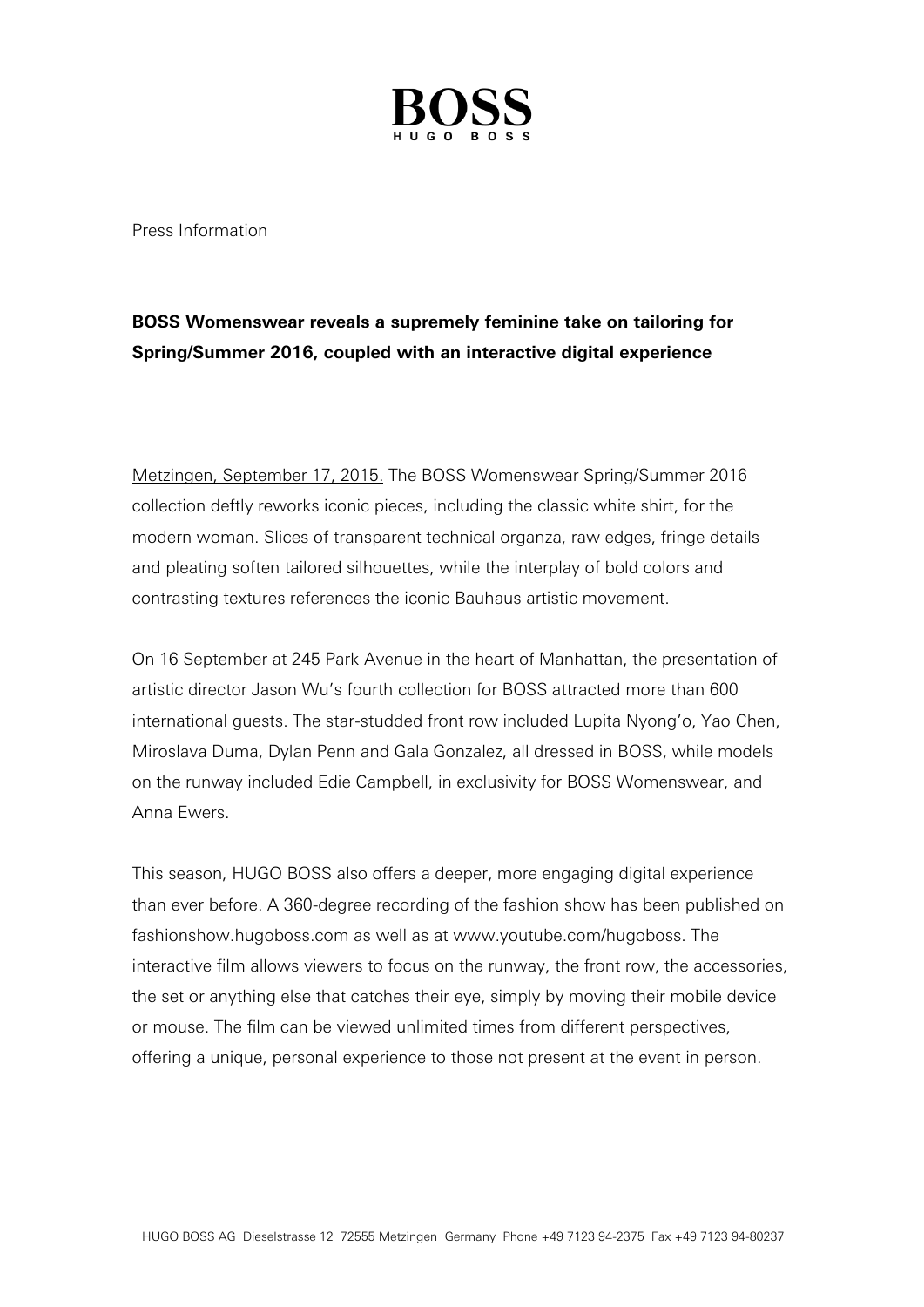

A live stream was also broadcast on fashionshow.hugoboss.com during the BOSS Womenswear fashion show, and can now be viewed in full or as highlights for anyone who missed the live event. For the first time, the show was simultaneously broadcast live on video streaming platform Periscope, via the @hugoboss Twitter account. Followers were able to see every look live as it arrived on the runway and shared their reaction with other viewers by commenting live in the broadcast and posting 'hearts' for their favorite looks in the collection.

In the days leading up to the show, the BOSS Womenswear digital team were joined in Manhattan by Caroline Issa, fashion director of TANK magazine and Instagram style star. In an exclusive collaboration, Caroline shared an intimate look at her daily routine during New York Fashion Week by posting images on the @hugoboss Instagram channel under the hashtag #ciXboss.

The collection was also revealed live on Instagram during the show, another first for the brand. The runway edition capsule collection will be available in store and online in early 2016.

The Spring/Summer 2016 collection deepens the already strong relationship between HUGO BOSS and the Bauhaus movement, days before a new exhibition sponsored by the company is set to open. Showing at the Vitra Design Museum from 26 September, The Bauhaus #itsalldesign includes a video exhibit of Jason Wu discussing how the Bauhaus aesthetic has influenced each of his runway collections for BOSS Womenswear, as well as pieces from previous collections.

BOSS Womenswear Spring/Summer 2016 fashion show hashtags: #thisisboss #bossfashionshow #ciXboss